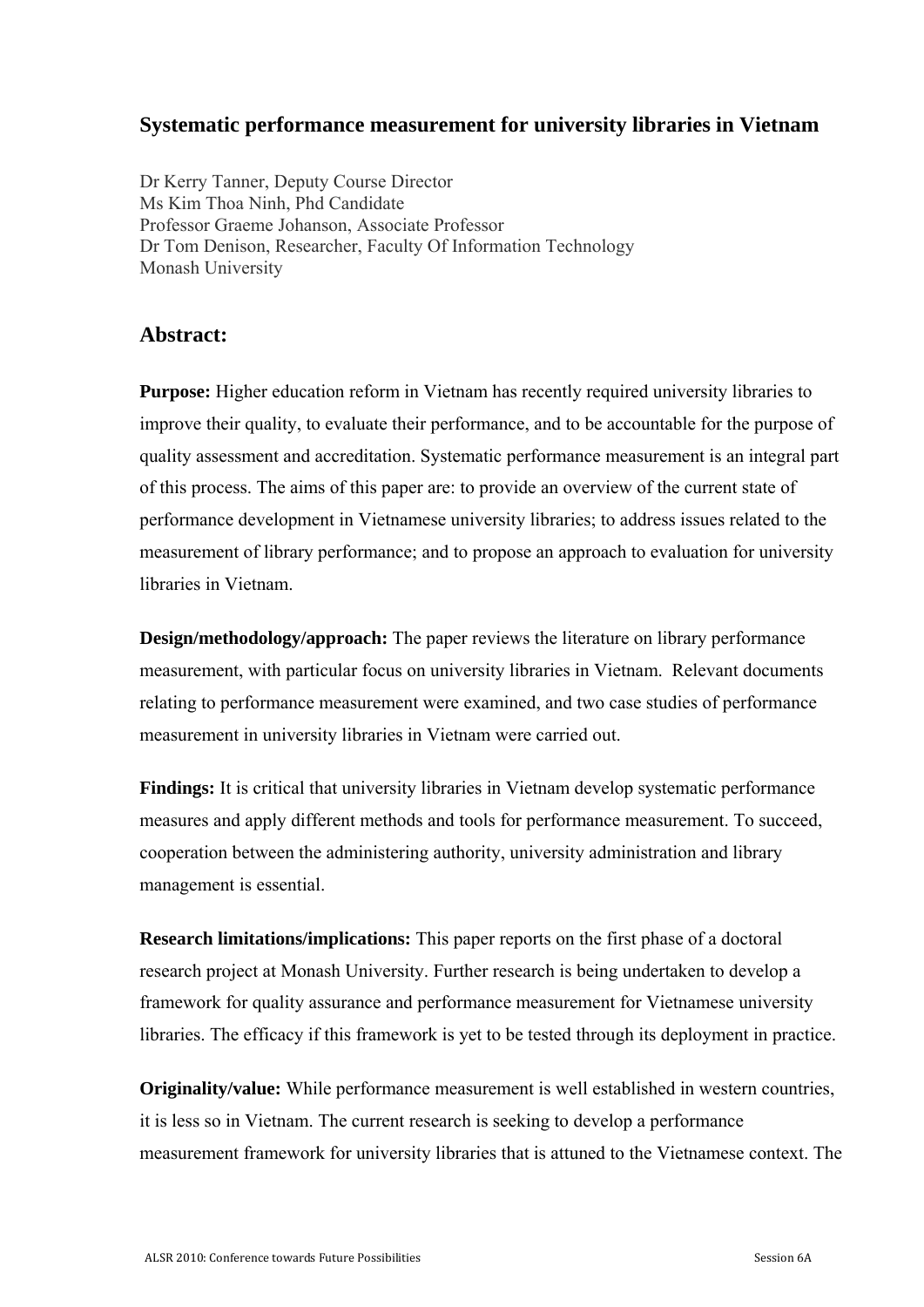paper stresses the urgent need for the development of effective performance measures and systematic performance measurement systems amongst this sector.

**Keywords:** Performance measurement, Performance indicators, University libraries, Vietnam

## **Introduction**

Performance measurement of library and information organizations is an important managerial activity. This activity is defined as "the process of systematically assessing effectiveness against a predetermined norm, standard or expressed goal" (Cronin, 1982). In other words, performance measurement is the comparison of actual levels of performance with pre-established target levels of performance (Slizyte & Bakanauskiene, 2007).

The roles of performance measurement are widely recognized as: supporting the management process (Nuut, Lepik & Liivamagi, 2001); demonstrating institutional effectiveness and accountability (Baker, 2002); tracking quality achievements of an institution (Baba & Shukor, 2003); supporting decision making and improving library and information services (Booth, 2006); and comparing different sources of data and planning strategy (Nuut, 2006). Libraries need to measure their performance in order to:

- (1) Demonstrate their results and quality to stakeholders. (With university libraries, for example, increasing accountability requirements of their parent institutions is placing pressure on libraries to demonstrate that funding is used appropriately and effectively. If this is done, libraries can maintain their services, justify their role and existence, and increase funding from their parent institutions).
- (2) Identify their current strengths and weaknesses for the purposes of planning, monitoring progress and finding better ways to improve service quality.

In Vietnam, from 2004, the Ministry of Education and Training (MOET) began to accredit the quality of university institutions, based on its set of requirements (Vietnam. MOET, 2004b). Under MOET's criteria, the university library is a crucial element of a university's quality assessment. As never before, Vietnamese university libraries have to focus on providing quality services and on providing evidence of their success.

Ms T.K.T. Ninh is a university librarian from Vietnam who is currently undertaking her PhD at Monash University in Melbourne, Australia. Her research is focused on developing a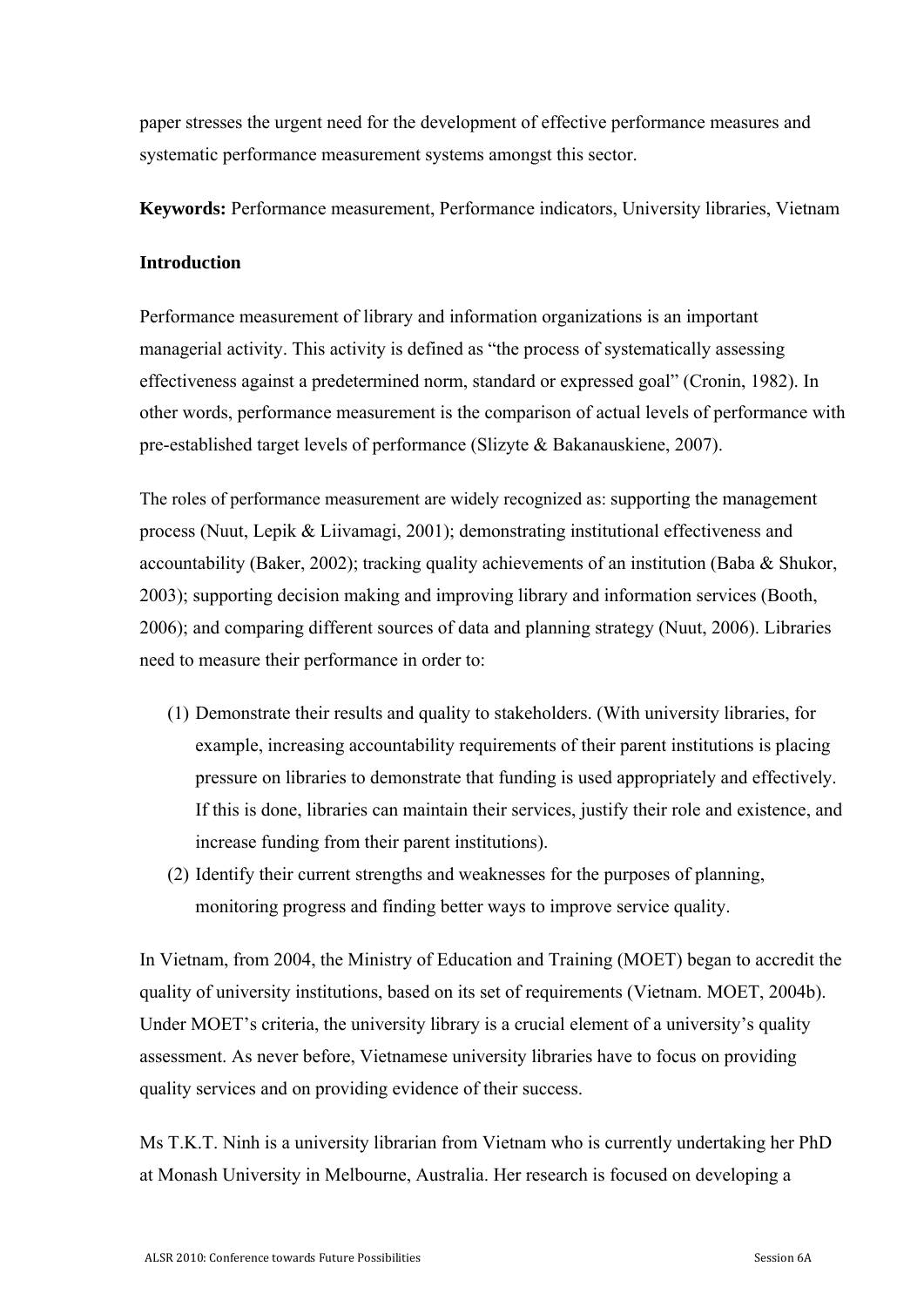holistic quality assurance and performance measurement framework for Vietnamese university libraries. This paper concentrates on one aspect of this research—performance measurement.

The paper firstly elaborates on the requirements of library performance measurement in Vietnamese university libraries, and then explores current practice through two case studies, highlighting performance measurement issues in these libraries. Wider challenges of performance measurement amongst the Vietnamese university library sector are raised. The latter part of the paper outlines several models of library performance measurement as discussed in the literature, and recommends one useful framework for performance measurement.

### **The requirement for measuring performance of university libraries in Vietnam**

Higher education in Vietnam has recently developed rapidly. Table 1 below illustrates this increase.

#### **Table 1: Higher education statistics for Vietnam, 2003-2008**  *Source:* Vietnam. MOET (2007a; 2008)

|                     | 2003-2004 | 2004-2005      | 2005-2006 | 2006-2007 | 2007-2008 |
|---------------------|-----------|----------------|-----------|-----------|-----------|
| No. of universities |           | Q <sub>3</sub> | 04        | 139       | l 60      |
| No. of students     | 898.767   | .046.291       | .016.276  | .173.147  | .180,547  |
| No. of lecturers    | 28,434    | 33.969         | 34,294    | 38,137    | 38.217    |

The rapid expansion in the number of universities, students and lecturers has increased the urgency of establishing formal quality management and performance measurement practices in higher education. Several government documents were issued in 2004 in order to affirm the importance of quality, quality assurance and assessment in higher education. These include:

 *Resolution No 37-2004/QH11 about education*, issued by the Vietnamese Parliament. This document indicates that educational institutions and schools must focus on quality management as a central function, and implement quality accreditation of education annually (Vietnam. Parliament, 2004).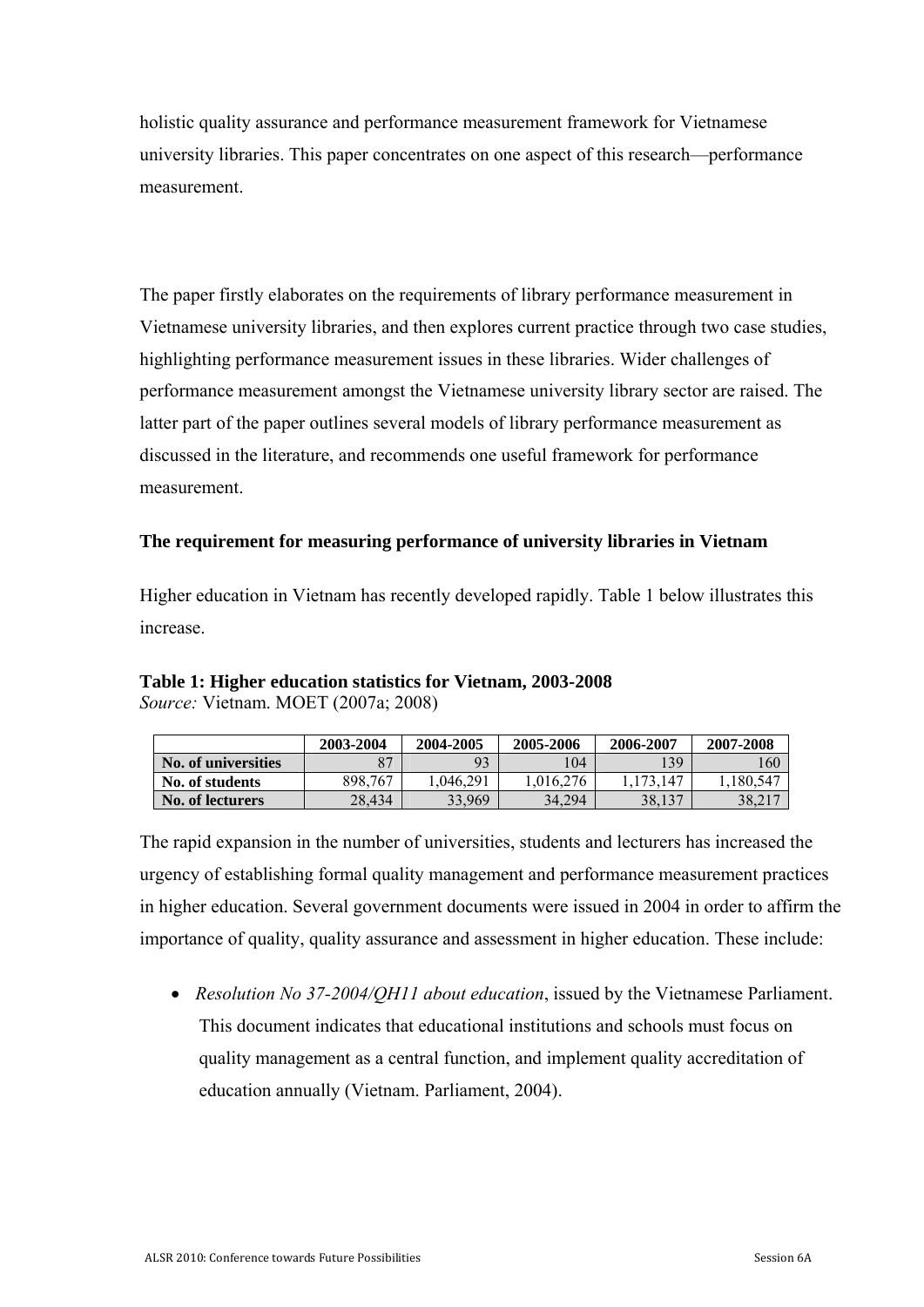- *Decision No 25/2004/CT-BGD&ĐT,* issued by MOET. This requires higher educational institutions to develop and implement a quality accreditation system (Vietnam. MOET, 2004a).
- *Decision No 38/2004/QĐ-BGD&ĐT,* issued by MOET. The document provides the provisional regulations on accreditation of higher education institutions, which include a set of objective indicators for quality assurance and accreditation of higher education institutions (Vietnam. MOET, 2004b).

These documents reflect a shift of emphasis in government direction from the mere quantitative expansion of services to the improvement of service quality. The regulations prescribe a quality assurance process comprising both self-assessment and an external assessment of university performance. Self-assessment is a process of self-examination, study and report by the individual university concerning its existing quality situation, and the effectiveness of its education and research processes (Vietnam. MOET, 2004b). External assessment involves experts from the outside the university, who assess the extent to which the university meets its stated goals (Vietnam. MOET, 2004b). To be accredited, universities in Vietnam first have to evaluate themselves, and then be assessed externally by a quality accreditation organization, such as MOET, which issues a quality certification for the university.

To pilot the new quality accreditation system, an initial group of twenty universities was selected by MOET. These universities, and their libraries, conducted self-assessments, and then were assessed externally in 2008 (Vietnam. MOET, 2007c, p. 75). By 2010, it is anticipated that at least 80 percent of universities will have completed the process of quality assessment by external organizations.

Within this framework, university libraries are acknowledged as an essential unit of the higher education system, and one of the major factors affecting the quality of higher education. Libraries are required to evaluate themselves and to be accountable for how their performance contributes to institutional goals and success, based on the MOET criteria.

*The Regulations of organization and operation of university libraries* (2008a) issued by the Ministry of Culture, Sports and Tourism (MCST) also requires that university libraries report their activities annually to the Ministry of Education and Training (MOET), MCST or other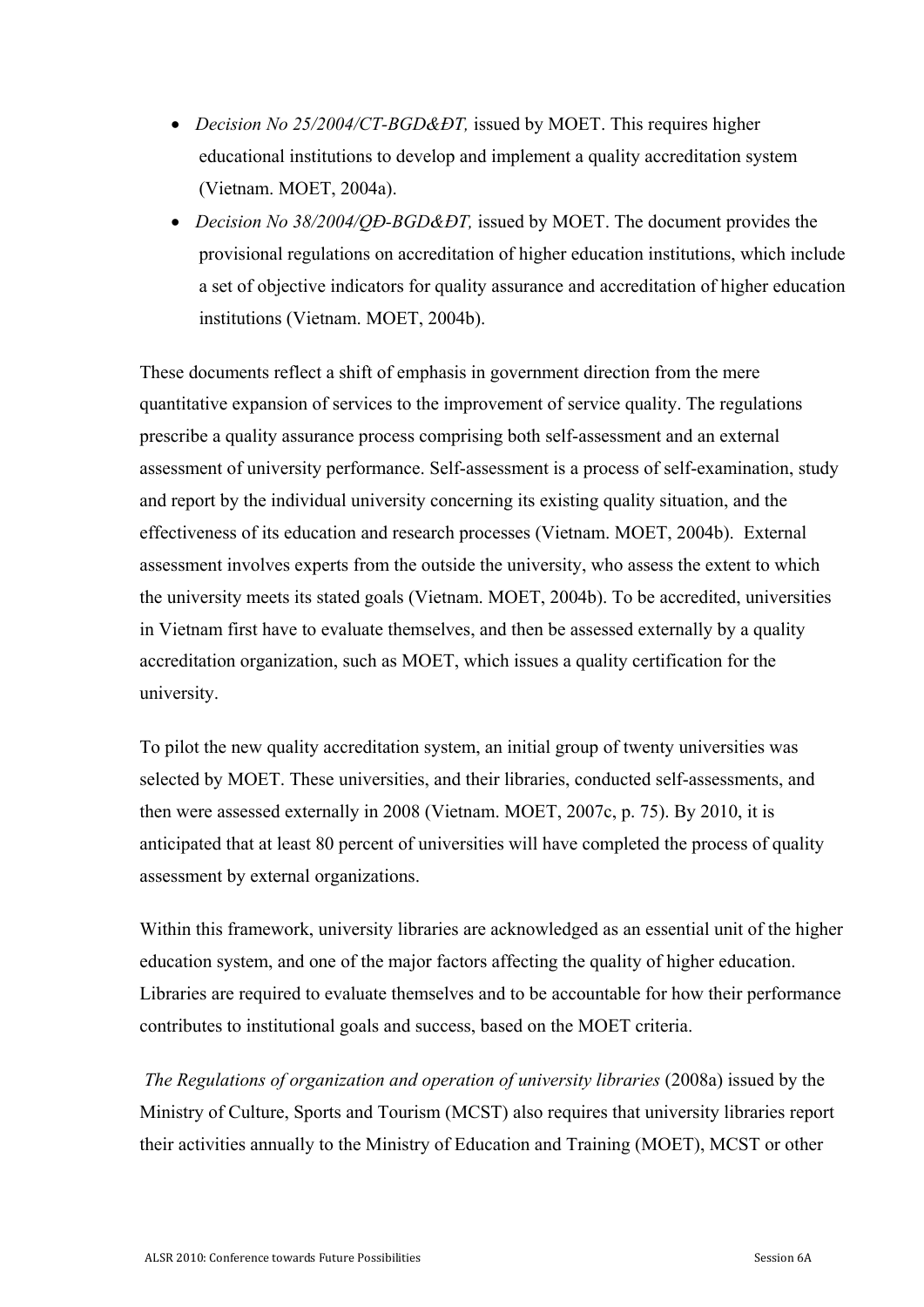ministries. The regulations indicate that libraries need to have a unit which has responsibility for library statistics and reporting.

Recently, in the first meeting of academic libraries in Vietnam, it was stressed by MCST that academic libraries must report annually on their operations to the Department of Higher Education (MOET) and the Department of Libraries (MCST) (Vietnam. MCST, 2008b). With these requirements from MOET and MCST, performance measurement and evaluation have, as never before, become essential for university libraries.

# **Current practice of performance measurement and evaluation in university libraries in Vietnam**

## *A national standard for evaluation in university libraries*

As a university library is a significant contributor to university quality, quality of the university library has become one of the key criteria for the accreditation, assessment and ranking of Vietnamese universities. In its preliminary regulations for accreditation, MOET provided various criteria to evaluate the library, focusing on library staff, resources and infrastructure. These criteria are grouped by level, reflecting the stage of maturity in the quality journey. This is illustrated in Table 2.

| <b>Criterion</b> | <b>Description</b>                                                                                                                                                                                                                                                                                                                                                                                                                                                                                                                                                                                                                                                                                                                      |
|------------------|-----------------------------------------------------------------------------------------------------------------------------------------------------------------------------------------------------------------------------------------------------------------------------------------------------------------------------------------------------------------------------------------------------------------------------------------------------------------------------------------------------------------------------------------------------------------------------------------------------------------------------------------------------------------------------------------------------------------------------------------|
| $5.10$ Staff     | <i>Level 1:</i> The library has sufficient staff to support students,<br>$\bullet$<br>lecturers and university staff members.<br>Level 2: Library staff are trained in librarianship, and have the<br>$\bullet$<br>ability to serve well the needs of students, lecturers and university<br>staff members.                                                                                                                                                                                                                                                                                                                                                                                                                              |
| 9.1 Library      | Level 1: The university has a library, reading rooms, books,<br>٠<br>journals and other materials to support learning and research. The<br>library has from 60 to 105 book titles for each subject in the areas<br>of technology and economy; and from 70 to 122 book titles for<br>others.<br>Level 2: The library applies information technology systems, and<br>$\bullet$<br>has electronic resources. The library has Internet connection, and<br>collaborates with other libraries in sharing materials. The library<br>acquires new documents regularly and has methods to encourage<br>patrons to use the library collection effectively. The proportion of<br>the university population who use the university library is high. |

| Table 2: Selected MOET criteria for evaluating a university library |  |  |  |
|---------------------------------------------------------------------|--|--|--|
| <i>Source:</i> Vietnam. MOET (2004b)                                |  |  |  |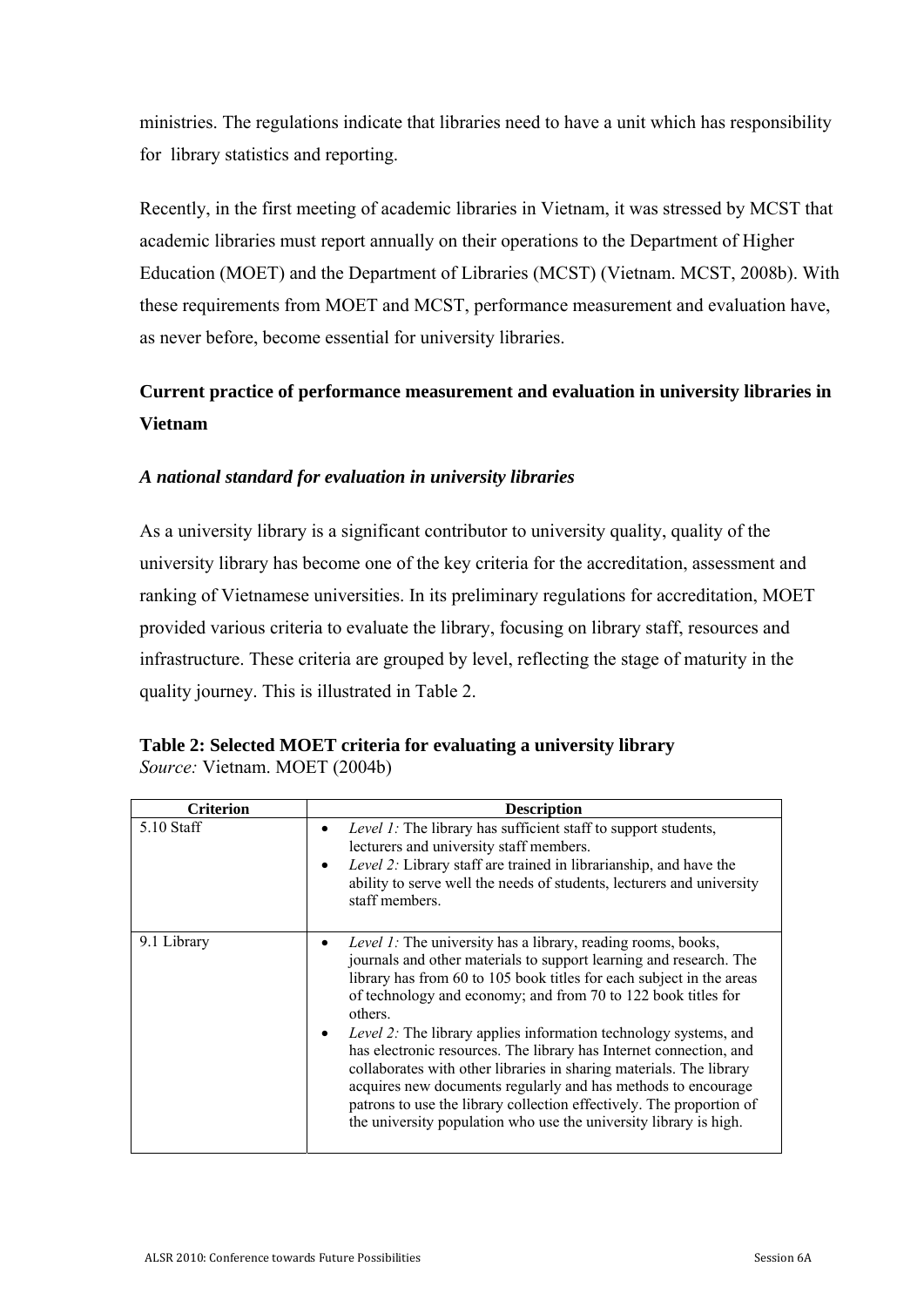Unfortunately, these measures do not reflect all dimensions of library performance, nor do they provide systematic performance indicators for the evaluation of university libraries. Although the official regulations of the MOET assessment standard for universities were published in 2007, there are still few specific indicators which assist libraries to evaluate their performance in detail (Vietnam. MOET, 2007b). While the MOET standard can be applied at a high level for benchmarking across universities, it offers insufficient guidance for the individual university library, and needs to be supplemented by a systematic performance measurement system.

# **Case studies of current performance measurement and evaluation at university libraries in Vietnam**

This section presents two examples of current performance measurement practice—at the Vietnamese National University in HoChiMinh City Libraries (VNU-HCM Libraries), where T.K.T. Ninh has worked for many years; and the CanTho University Learning Resource Center (LRC Cantho), one of the biggest university libraries in Vietnam. Data reported here is derived from library documents, personal experience, observation and conversations with university librarians.

#### *The Vietnamese National University HoChiMinh City Libraries (VNU-HCM Libraries)*

VNU-HCM Libraries is a system of nine libraries, including: the Central Library; the libraries of the University of Technology, the University of Science, the University of Social Sciences and Humanities, the International University and the University of Information Technology; and the libraries of the Faculty Library of Economy and Law, the Institution of Environment and Resources, and the Talent School. (The Talent School is a high school which offers enrichment programs to its students based on student talent and ability). These libraries operated almost independently until February 2009 when VNU-HCM decided to establish a library system. The system is under the administration of the VNU-HCM Libraries Committee, and the Central Library is the leader in organizing and deploying collaborative activities across the library system (Vietnam. National University in HCMC, 2009). VNU-HCM Libraries have established consistent practices to support the collection of library statistics, evaluation and reporting requirements (Vietnam. National University in HCMC, 2009). They have designed a standard form to collect statistical data from library members. The data cover a range of areas, as summarized in Table 3.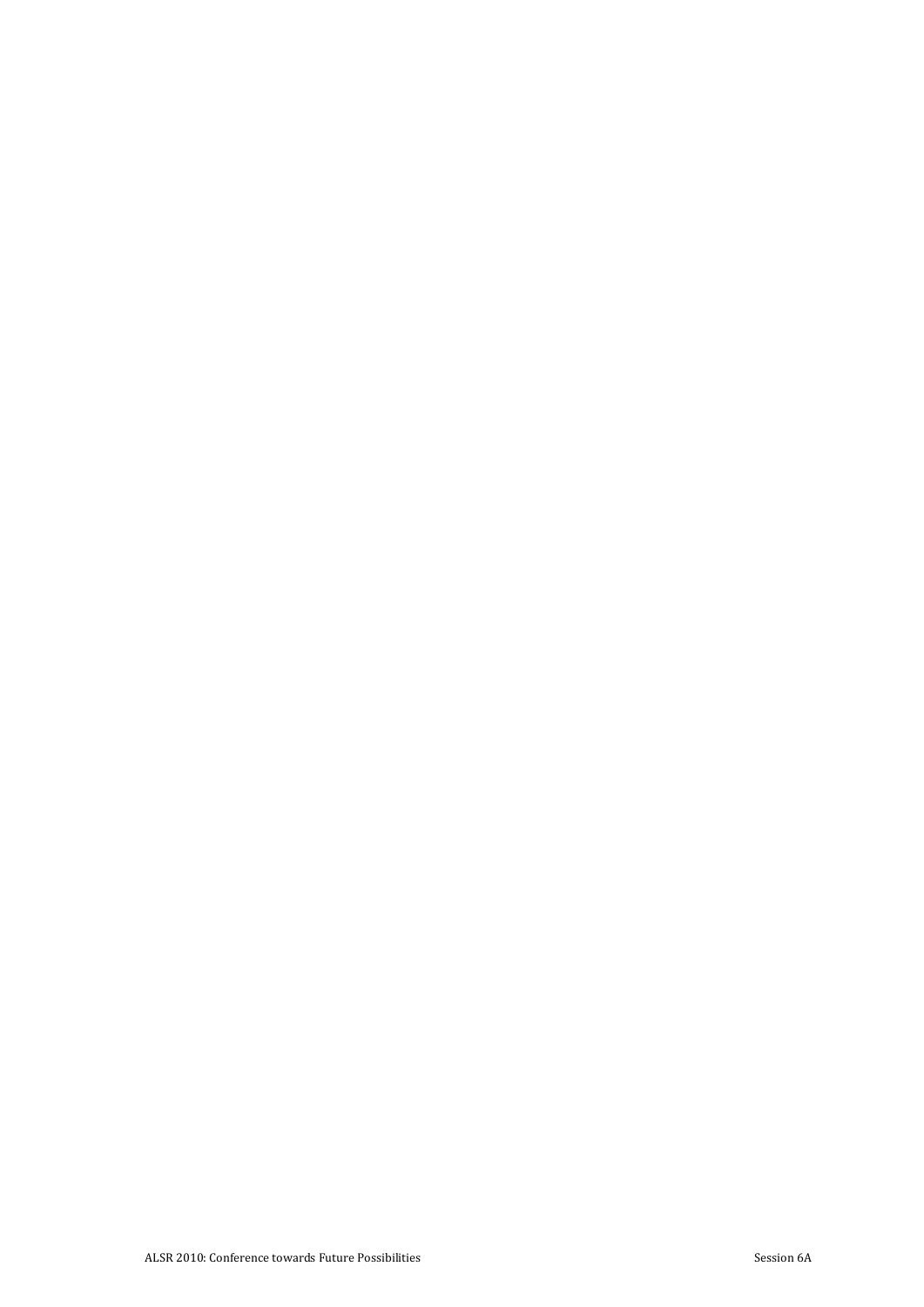## **Table 3: Areas of library statistics at the VNU-HCM Libraries**

*Source:* Vietnam. VNU-HCM Libraries (2009)

#### **Collections:**

- Books: Number of book copies and book titles
- Periodicals: Number of periodicals in terms of types and languages
- Multimedia: Number of cassettes, videos, CDs, DVDs, VCDs
- Electronic documents: Number of subscribed electronic databases and in-house databases
- Others documents: Number of dissertations, conference proceedings, lectures online, etc.

#### **Facilities and infrastructure:**

- Total area of each library  $(m^2)$
- Number of seats
- Number of computers (for staff and users) and average computer use (number of times used per day)
- Number of other machines such as photocopiers, printers, etc.
- Expenditure for different type of material/acquisitions, electronic document subscriptions, and digitizing materials.

#### **Service and usage:**

- Different services provided by the library
- Number of books loans per year
- Number of times electronic databases were accessed, and number of full-text articles downloaded
- Number of times library websites were accessed

**Staff:** 

- Total number of staff
- Number of staff categorized according to their qualifications

#### **Users:**

- Total number of users
- Number of users served per day and per year

One of the initial pilot group of 20 universities to be assessed and accredited by MOET,

VNU-HCM Libraries conducted a self-assessment in 2008 and was then subjected to external assessment based on the MOET criteria. Several data collection methods were used to assess library performance. These included the routine collection of statistical data, surveying, and collecting user feedback via an opinion drop box or notebook. For example, a survey of library users was conducted at the library of the University of Technology in HCMC in the academic year 2008-2009. The survey covered a range of aspects, eliciting information on library user needs, and ascertaining the level of library resource usage, and user satisfaction about library resources, services, facilities and infrastructure (Vietnam. University of Technology in HCMC, 2009). The survey results and other opinions collected from library users were synthesized and analyzed in order to find out solutions for improving library services.

VNU-HCM Libraries also utilized information technology tools to evaluate their performance. For example, the Central Library used the eVALUEd evaluation tool to assess the usage of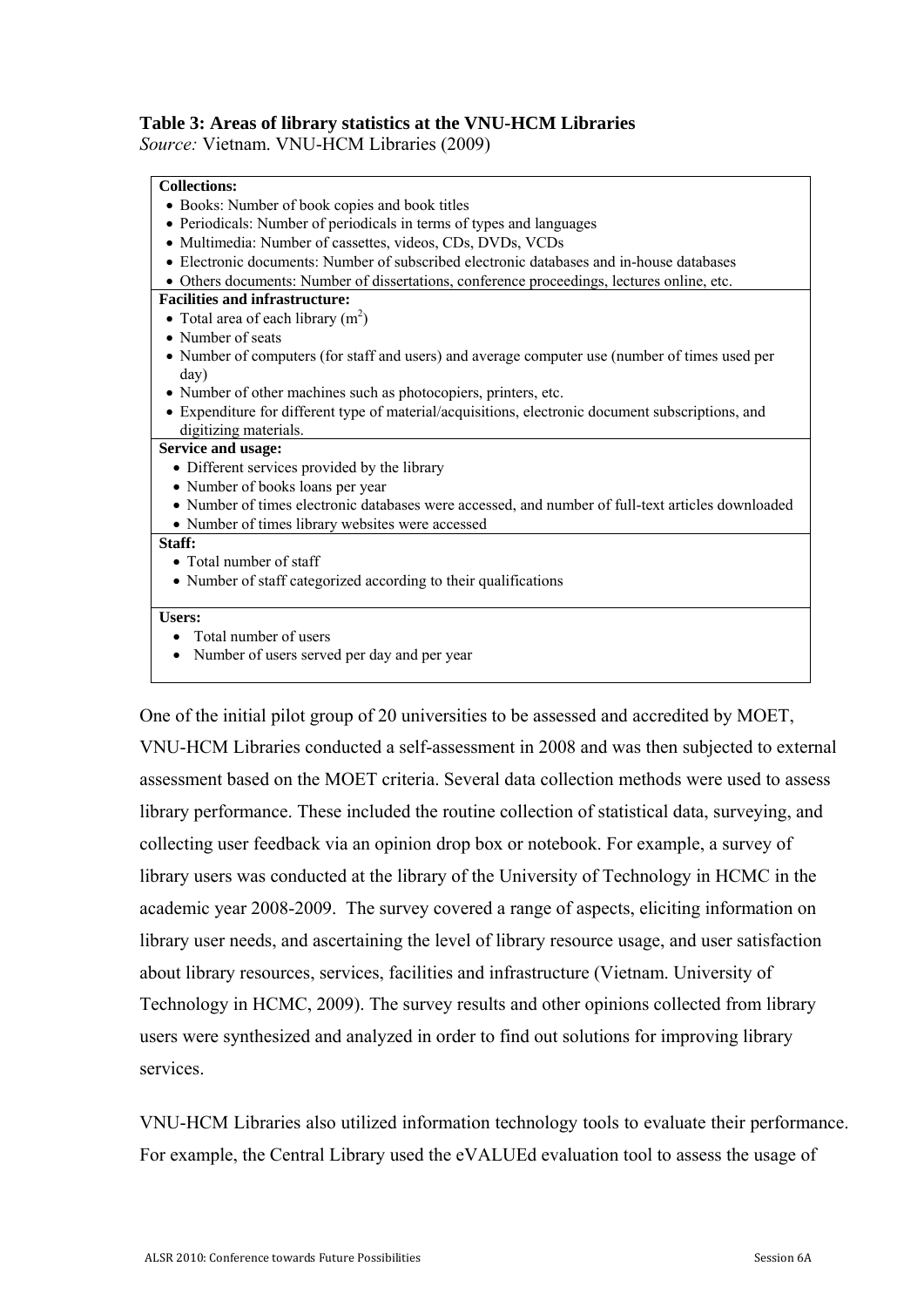subscribed electronic databases. VNU-HCM Libraries also utilizes the statistical reporting functions of their integrated library systems, which enable them to calculate the usage of libraries resources such as number of books which are used frequently, books which are not borrowed, and overdue books. Gradually, VNU-HCM Libraries is building a systematic performance measurement system for assessing the quality of its operations and systems.

#### *The CanTho University Learning Resource Center* **(LRC Cantho).**

LRC Cantho is the biggest university library in the Mekong Delta region of Vietnam. The LRC was developed as one of four projects funded by Atlantic Philanthropies (which construct new buildings, equip them with modern facilities and information technology infrastructure, and train staff members). The goals of LRC Cantho are: to excel in knowledge management; to promote and sustain professional development; and to support research and training. For several years, the LRC has conducted performance measurement in four main areas: facilities and infrastructure; library and information services; collections; and application of information technology (Huynh, 2008). For example, statistical data of facilities involves the ratio of computers per student, ratio of books per student, number of seats, and LRC area  $(m<sup>2</sup>)$  for staff and for students. The LRC also counts the number of textbooks and reference materials serving each course provided by the university. Data is recorded pertaining to each library service area—including circulation, reference, liaison librarians, bibliographic instruction, multimedia service, and conferences and training. For example, in circulation services, the LRC records number of users, number of books for loan, and number of renewed books. With the reference service, data about number of training courses, and programs and training results are collected. The LRC also reports the size of its collections by format—books, journals, electronic databases, etc.

To collect data for evaluation, the LRC uses both self-assessment and external assessment methods. For its self-assessment, it applies a number of methods, such as: surveying; using statistical functions of the automated library information system software to collect related data automatically; collecting user opinions from library forums and user meetings; and discussions with library users and staff. Its external assessment involves reviews and evaluation from project experts and professionals to identify areas for future development (Huynh, 2008; Robinson, 2006).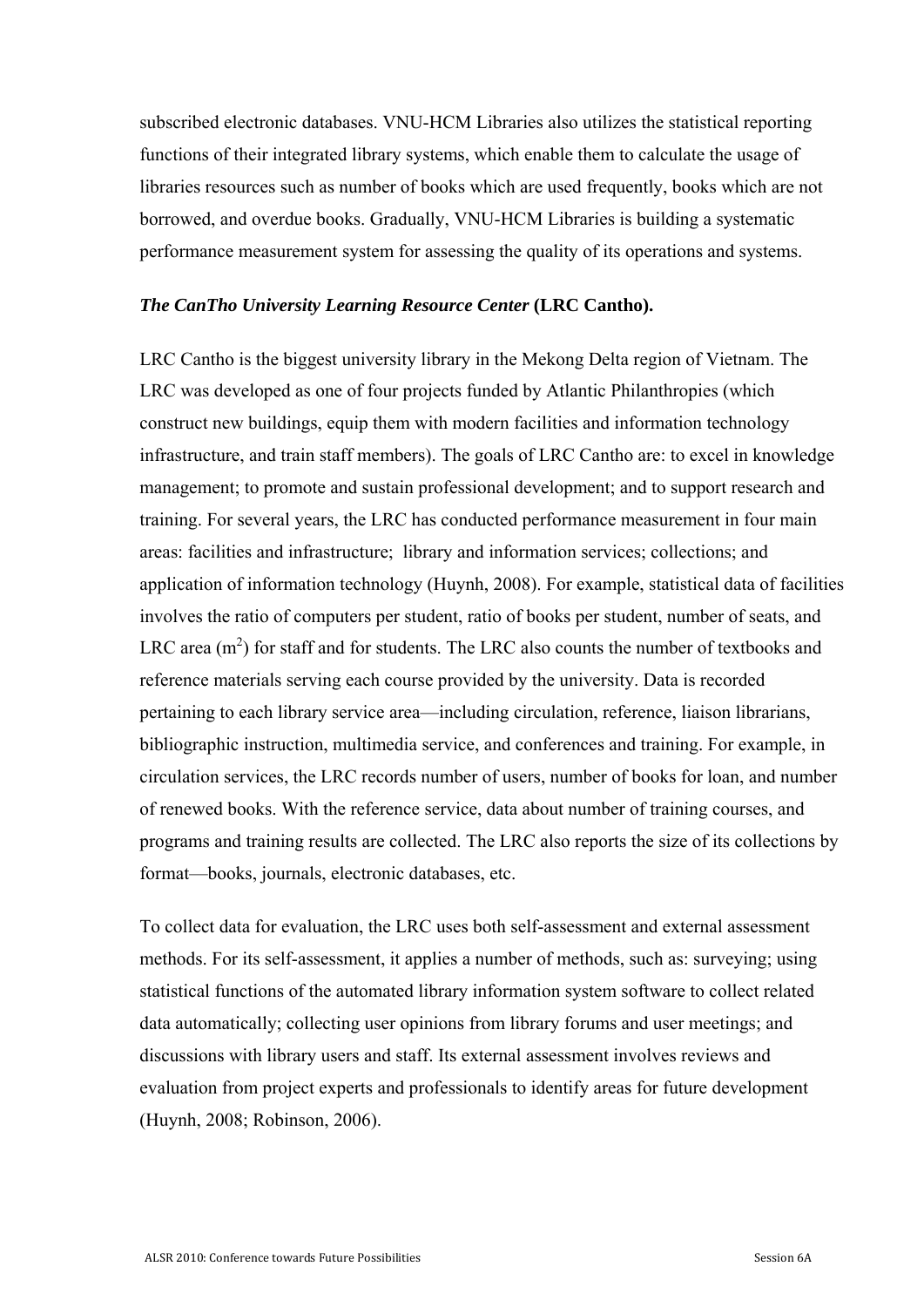#### **Performance measurement and evaluation for university libraries in Vietnam: Issues**

As can be seen from these examples, university libraries in Vietnam are starting to recognize the importance of library statistics and evaluation. Besides the initial 20 university libraries which conducted self-assessment and were evaluated externally, other libraries are also beginning to undertake self-assessment with a focus on library statistics (H. Nguyen, 2008). For example, some university libraries involved in the Programme for the Enhancement of Research Information (PERii) have applied the eVALUEd tool to assess the usage of electronic databases. Many university libraries with library integrated information systems are utilizing the statistical functions of their systems to produce necessary data for evaluation of their resource usage and for managerial purposes.

Thus, although university libraries in Vietnam have conducted performance measurement to some extent, compared with their western counterparts, such activity is still in its initial stages of development and implementation.

Vietnamese university libraries face a range of performance management and evaluation issues. The first of these relates to definition of mission. As "educational quality of universities is the meeting of university missions…" (Vietnam. MOET, 2007b), it is crucial that universities clearly define their vision, mission and strategic goals. As a university component, the university library has to contribute to the achievement of university quality. University libraries, therefore, have to define goals which align with the university vision and mission, and then assess how well they reach those goals. In the Vietnamese context, developing and planning university library strategy, including goals, is inadequate, claim H. Nguyen, Trần and Mai (2004). Therefore, establishing goals which identify what the library needs to achieve, and then designing appropriate services and activities to meet those goals are prerequisites for university libraries (H. Nguyen, Trần & Mai, 2004). This can help ensure that libraries closely follow and support the development and requirements of university policies.

Vietnamese university libraries also experience problems because they have no systematic and standardized performance indicators and evaluation methods. National bodies such as the Ministry of Culture, Sports and Tourism, and the Department of Libraries primarily focus on collecting statistical information for the public library system (T.T.M. Nguyen, 2008). The Department of Higher Education (MOET), which has direct responsibility in administering academic institutions, has given little specific attention to the management of university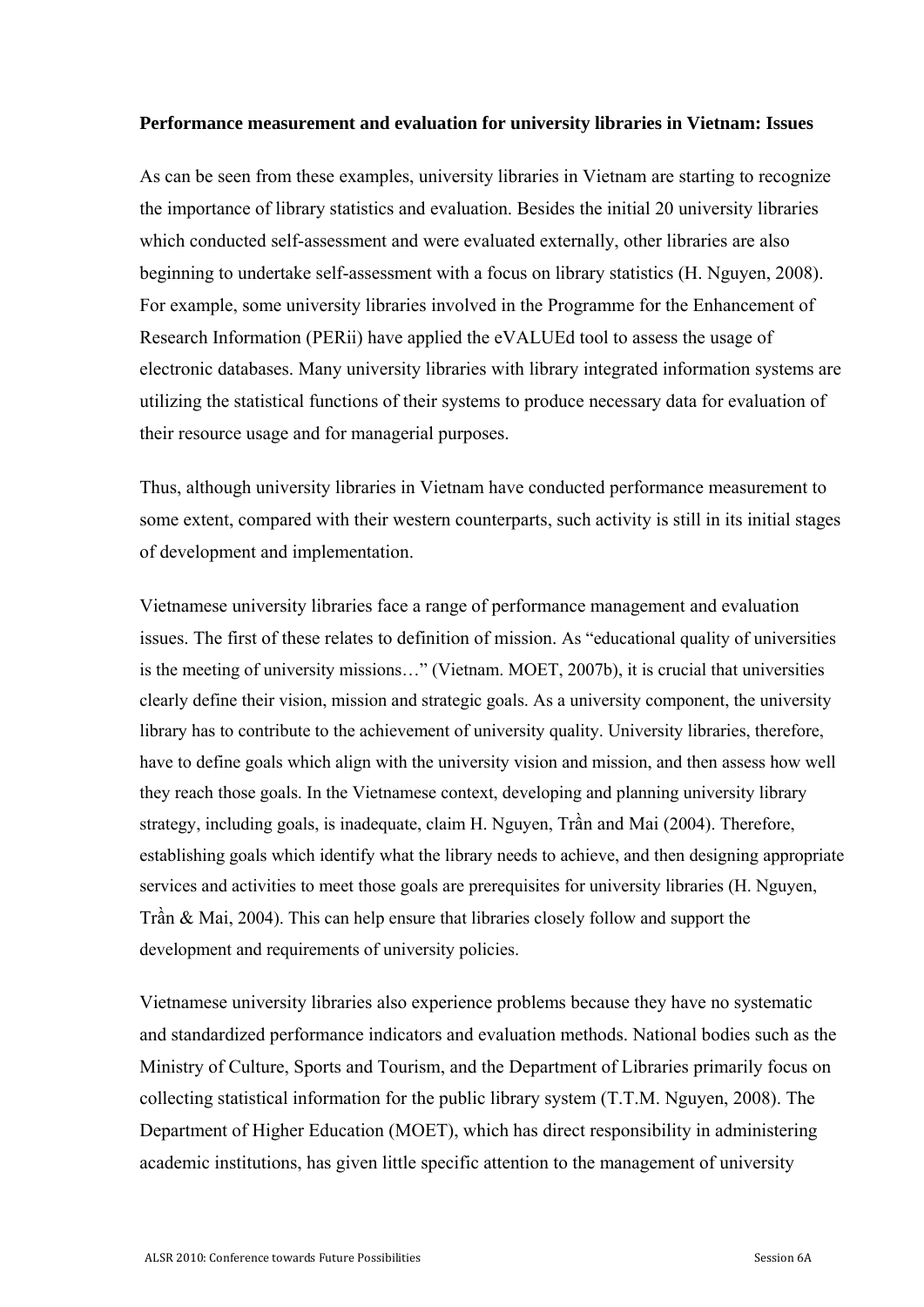libraries. Academic library associations (including the Vietnamese Library Association of Southern Academic Libraries (VILASAL), and the Vietnamese Library Association of Northern Academic Libraries) have not developed or implemented any systematic performance measurement tools for university libraries. Although VILASAL has collected statistical information of some university library members, the information has not been synthesized and organized systematically. As there is no common standard, library performance measurement and evaluation remain very subjective (Huynh, 2008; T.T.M. Nguyen, 2008). Each library makes its own decision on which data should be collected; how to collect that data; and how to use the data. Consequently, it is also difficult for university libraries to benchmark against each other.

Although many libraries undertake some performance measurement, this activity concentrates primarily on traditional measures of inputs and outputs, while outcomes, and statistical information about modern services such as electronic resources and the usage of these resources, have not been investigated significantly (T.T.M. Nguyen, 2008). Library evaluation chiefly focuses on quantitative measures, to the detriment of assessing library service quality, including level of user satisfaction (Huynh, 2008; T.T.M. Nguyen, 2008). Setting goals and measuring the extent to which those goals have been attained does not yet seem to be a widespread practice amongst university libraries in Vietnam.

Traditionally, Vietnamese university libraries have had a weak culture of assessment evidence and data have not been routinely collected, kept, processed and analyzed systematically for the purpose of making decisions, assessment and accreditation (V.H. Nguyen, 2007). The group of twenty university libraries involved in the first stage of MOET quality assessment and accreditation had to spend much time and effort in identifying appropriate performance measures to serve as evidence of quality to meet the requirements of MOET. Many libraries lack the information technology tools for effective evaluation (T.T.M. Nguyen, 2008).

With increasing demands for quality assessment in the higher education sector in Vietnam, a systematic performance measurement framework for university libraries is urgently needed. Such a framework would help Vietnamese university libraries:

(1) To identify their limitations and assess the relative effectiveness of their resources and services;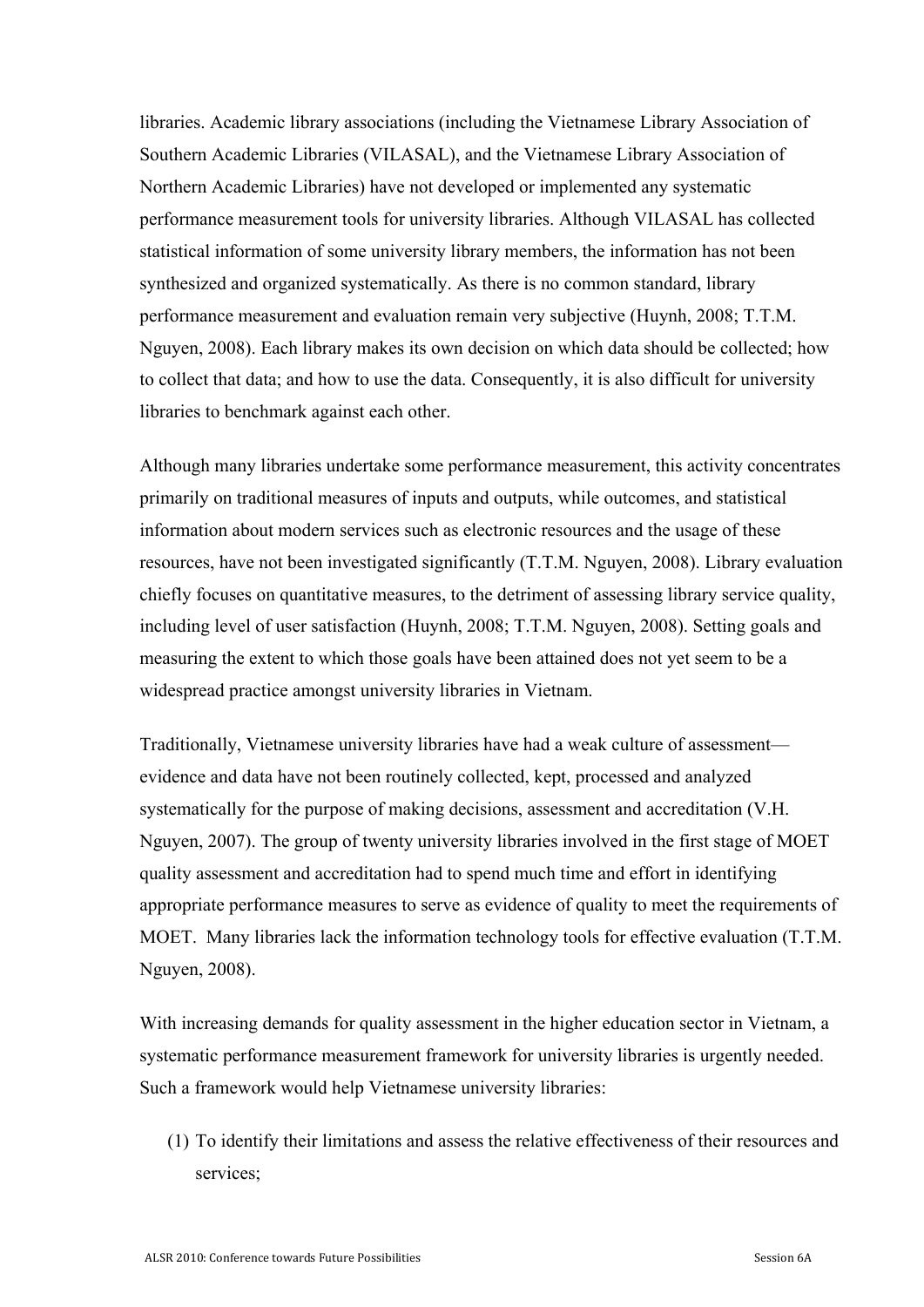- (2) To justify their quality and value to the university and other stakeholders; and
- (3) To benchmark with other libraries and learn from best practice.

#### **Performance measurement for university libraries in Vietnam**

Several approaches to the measurement and evaluation of library services have been proposed, including: (1) the target achievement approach (Cameron, 1978, 1981; Goodall, 1988; Kebede, 1999; Pritchard, 1996); (2) the internal process approach (Cameron, 1978; 1981); (3) the system resource approach (Broady-Preston & Preston, 1999; Cameron, 1978; 1981); (4) the participant satisfaction approach (Cameron, 1978, 1981; Goodall, 1988; Kebede, 1999; Pritchard, 1996); and (5) the standards approach (Goodall, 1988; Kebede, 1999; Pritchard, 1996).

The first three approaches represent a traditional view of measurement, which focuses on organizational internal process from inputs, activities/ processing to outputs. The target achievement approach is the method which an organization measures the extent to which its stated goals are attained. Authors such as Broady-Preston and Preston (1999) and Calvert (2008) add that this method also embraces the assessment of *how* outputs are achieved. This means that libraries identify goals of their services, and then measure how these goals are achieved in a certain period of time. The internal process approach looks at performance measurement and evaluation as an aspect of efficiency, especially concerning how inputs are converted into outputs (Broady-Preston & Preston, 1999; Cameron, 1978; 1981). The system resource approach views library performance and effectiveness in terms of its inputs (Calvert, 2008). Data on the size of library collections, expenditure, staff and infrastructure are major concerns of this type of measurement.

While the above approaches concentrate on the measurement of internal library operations and resources, the fourth approach, the participant satisfaction approach has emerged as a new way to measure the degree to which libraries meet user needs and expectations (Calvert, 2008). From this point of view, library performance is good if the library can satisfy library users. Understanding library user needs and expectations, and estimating the degree of user satisfaction are primary emphases of this approach.

The fifth approach, the standards approach, measures library performance against standards or norms (Kebede, 1999). A number of library performance measurement standards have been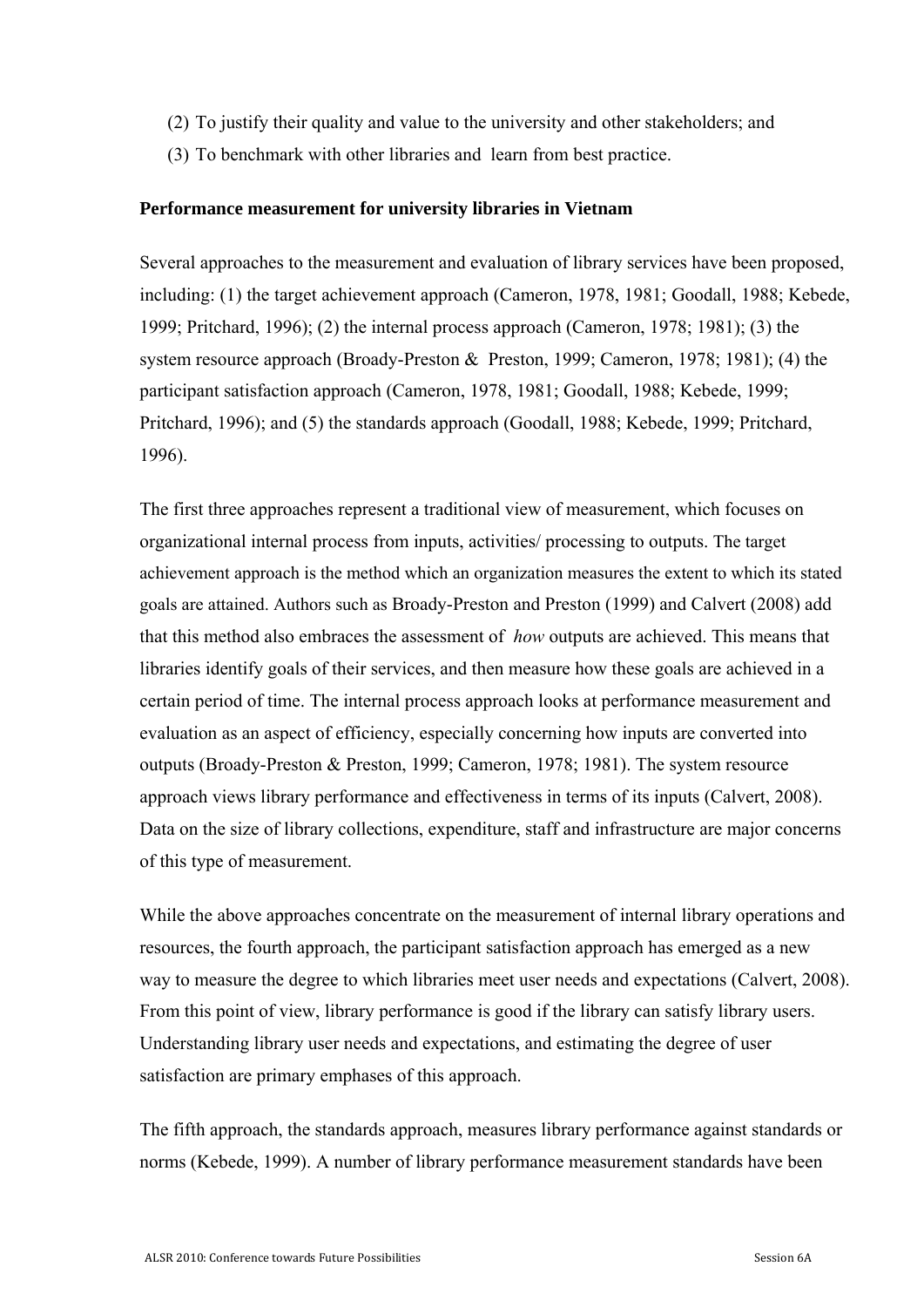created, such as ISO 11620 (*Information and documentation–Library performance indicators*), ISO 2789 (*Information and documentation–International library statistics*), and ISO TR 20983 (*Information and documentation—Performance indicators for electronic library services*). The *International guidelines for performance measurement in academic libraries,* which were published by the International Federation of Library Associations and Institutions (the *IFLA Guidelines*) is also an applicable tool for university libraries. ISO 11620 and the IFLA Guidelines were developed based on the Balanced Scorecard approach and embrace indicators which are categorized into four groups: resources, access and infrastructure; use; efficiency; and potential and development (ISO, 2003; Poll, 1996). For library statistics, ISO 2789 *International library statistics* outlines measures for inputs and outputs, focusing on collection size, users, services, staff, finance, and infrastructure (Poll, 2006). In the newest version, ISO 2789 also provides standards to assess and measure the use of electronic services, such as the electronic collection, the online catalogue, the library web site, online reference services, user training on electronic services and Internet access offered via the library (Poll, 2006). While the above standards and guidelines provide measures for all aspects of library performance, from traditional to modern services, ISO TR 20983 is primarily used to measure electronic library functions.

The above approaches show that measurement of library performance is multi-dimensional. Each approach evaluates the library from its own particular angle. Using a single approach, therefore, may not help libraries to evaluate their performance comprehensively. It is possible for libraries to adopt one approach or to combine several of these approaches (Broady-Preston & Preston, 1999) in order to reflect all dimensions of library performance. As different types of libraries have different kinds of users, any measures developed and implemented must also be appropriate to the services being provided (Goodall, 1988). Therefore, it is necessary to adopt the above standards and guidelines to meet the characteristics of libraries at both a national level and at the level of the individual library. These points of view are equally applicable to university libraries in Vietnam.

Setting a uniform standard for library performance measurement is now an urgent need for university libraries. In the library context, a standard is defined as "an acceptable level or criterion according to which something is compared, measured, or judged" (Reitz, 2007). Applying standards will help libraries to achieve uniformity and control quality (Lam, 1998). As there are currently no established standards or guidelines for evaluating university library performance in Vietnam, standardization of performance measurement is essential. It involves a "process of establishing uniform procedures and standards in a specific field of endeavor,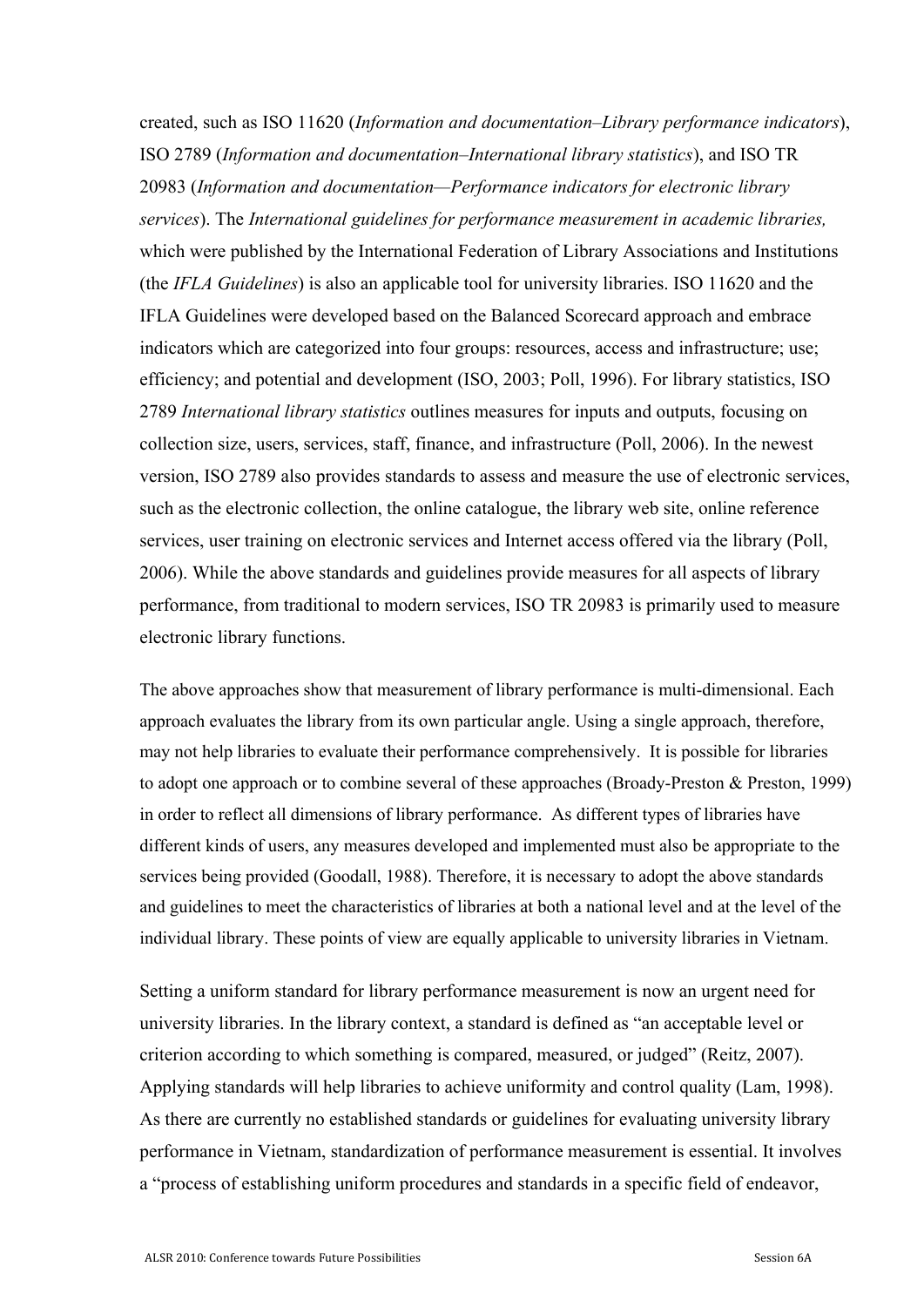usually to facilitate exchange and co-operation and to assure quality and enhance productivity" (Reitz, 2007). In Vietnam, an initial activity that should be a priority is establishing common performance indicators or guidelines for the evaluation of university libraries. International standards and guidelines (as mentioned above) can be used for reference in developing an appropriate tool for measurement. On the one hand, the indicators should cover a range of aspects—from inputs, library activities/ processes to outputs; from the size of library resources, budget and facilities, and library efficiency to the usage of library resources and services; from statistics of traditional library resources to electronic resources. Each indicator should clarify its objective, scope, main data to be collected, and methods for measurement. On the other hand, the number of performance indicators should not be excessive, so that university libraries can apply them readily for their self-assessment or benchmarking. Once a standard is developed, it will not only apply in university libraries in Vietnam, but also in academic libraries generally—or at least be a reference for other types of **libraries** 

Another concern is who will be leaders to direct and manage the compilation of standards. Huynh (2008) asserts that the development of standards or guidelines should be undertaken by the Department of Libraries. However, as this department is administered by MCST, its management is more focused on the public library system. Therefore, the involvement of professional associations such as the Association of Libraries in Vietnam, especially VILASAL and VLANAL, is essential to ensure the direct applicability of indicators to university library practice. The Department of Higher Education (MOET) should also play a role to direct and collaborate with other agencies to develop such standards/ guidelines. A committee which involves participants from these organizations should be established to take primary responsibility in establishing the standards/ guidelines. Once performance indicators are developed, libraries will have a quality control tool to measure their performance consistently and to report their operations to their administering bodies in a uniform way.

Another possible approach to measuring university library performance is from the user perspective. Traditionally, teachers have occupied the central position in higher education in Vietnam; universities have not paid much attention to meeting the needs of students and the marketplace. This situation also applies with university libraries, as they have devoted little effort to identifying what user needs are; whether libraries meet those needs; and how to satisfy library users (H.C. Nguyen, 2008). Recently, higher education reform in Vietnam has aimed to increase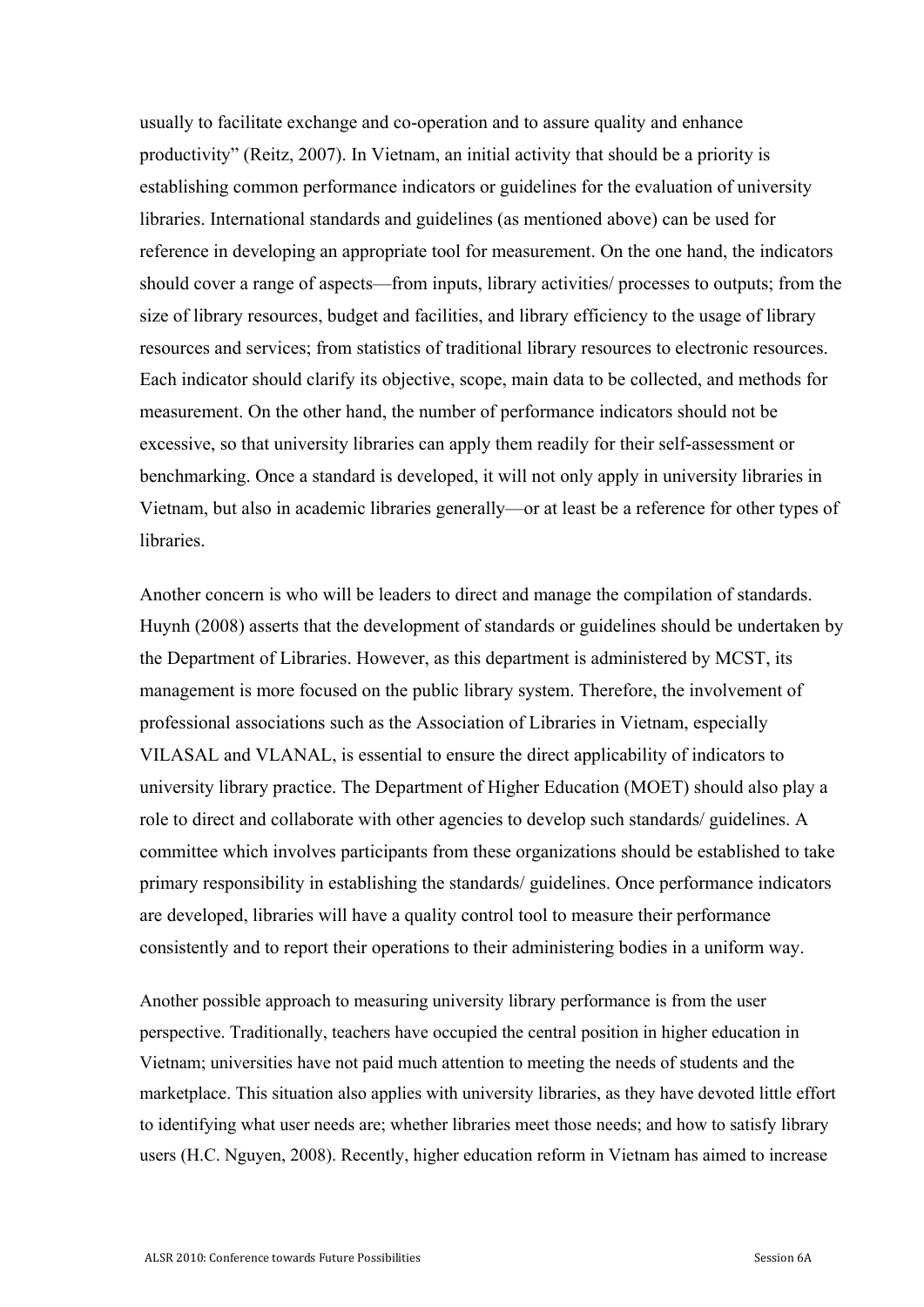the quality of education, and transform the central focus of education from teachers to learners. A student focus is considered as a primary principle and direction for practice. Course evaluation by students is gradually becoming popular in universities. This trend also requires libraries to listen to user voices by using various methods. Using user opinion to measure library performance, therefore, needs to be undertaken regularly by university libraries. Applying tools such as  $SERVQUAL<sup>1</sup>$  or LibQUAL<sup>2</sup> to assess the extent of user satisfaction with libraries is one possible method.

Selecting appropriate methods for measurement is another concern of libraries. Higher education reform has required academic libraries to conduct self-assessment in order to improve their quality and performance. For self-assessment, libraries can apply various methods—quantitative and qualitative, eg estimating the size of library collections, expenditure and staffing; comparing current library collections and usage with past levels; surveying library users about their satisfaction with library services; and individual or focus group interviews. While many Vietnamese university libraries currently use library automated information systems and other technologies to operate and manage their activities, it is an important question to find an effective way whereby library managers at different levels can use such facilities to gain performance data, and transform such raw data into valuable information for quality improvement. In order to make performance measurement successful, libraries need to create a culture of assessment in which decisions are based on facts, research and analysis; where services are planned for the purpose of satisfying customers and stakeholders; and staff and leaders are committed to self-examination and openness (Lakos & Phipps, 2004, p. 352). To build such a culture, the following prerequisites need to be considered: (1) leaders commit to assessment activities; (2) relevant data and user feedback are routinely collected, analyzed, and used to set priorities, to allocate resources and to make decisions; (3) services, programs and products are evaluated for outcomes and efficiency; and (4) each unit within the library has defined critical processes and established measures of success.

Besides self-assessment, benchmarking is another dimension for libraries to meet external accountabilities and promote internal changes (Cullen, 2003). In library benchmarking, it is

<u>.</u>

<sup>&</sup>lt;sup>1</sup> SERVQUAL, developed by Berry, Parasuraman and Zeithaml, is an instrument for measuring service quality, based on the identification of the gap between customer expectations for excellence and customer perceptions of actual service distributed. Survey questions are categorized into five dimensions—tangibles, reliability, responsiveness, assurance and empathy.

 $2 \text{ LibQUAL},$  inspired by SERVQUAL, was developed by the Association of Research Libraries. It is a standardized survey designed to assess library service quality across multiple academic and research libraries. The instrument measures library user perceptions of the value of library services and identifies gaps between minimal, desired and perceived levels of service.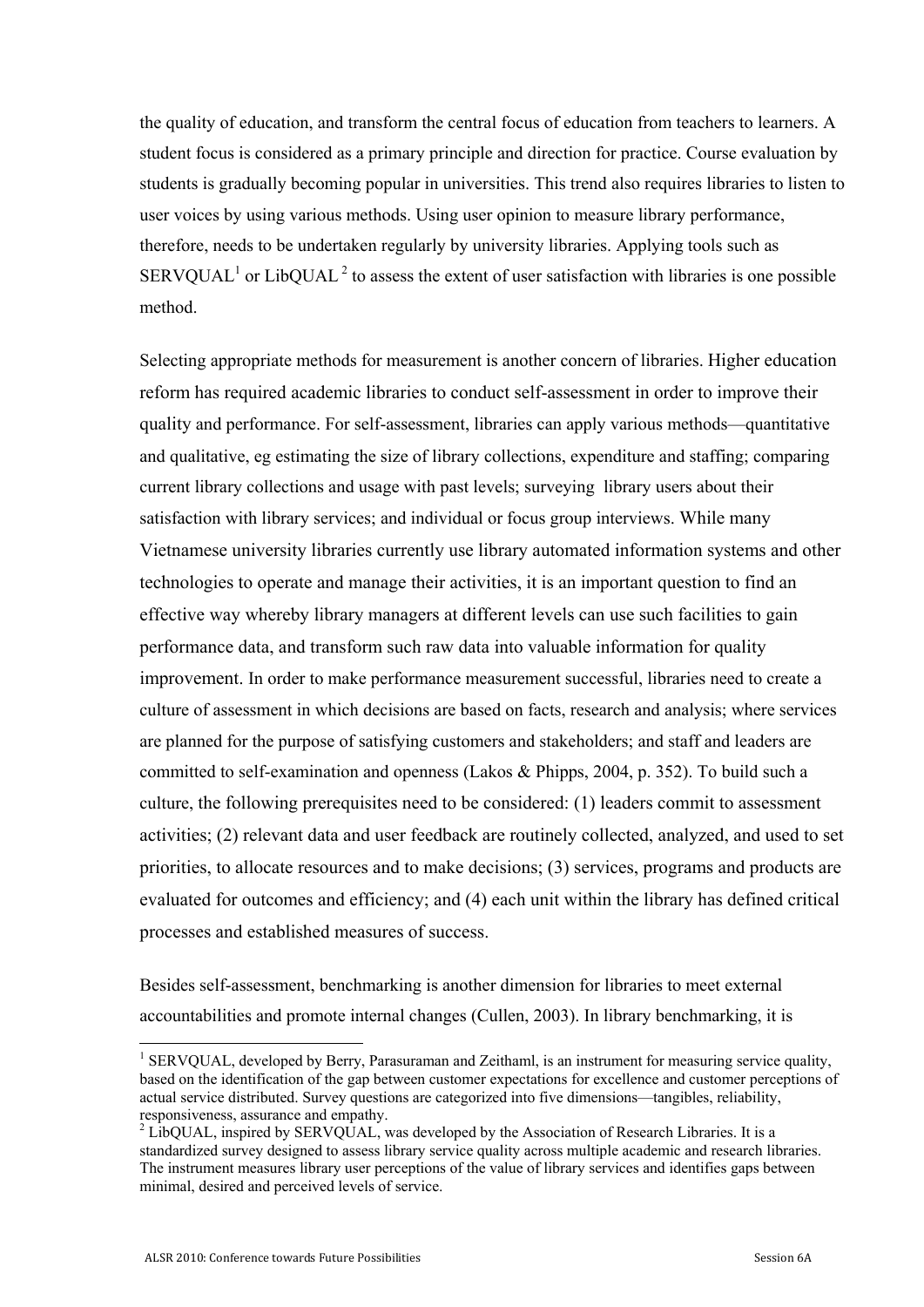possible to focus on: (1) data collection and comparison of inputs and outputs; and (2) process benchmarking with a review of library functions, processes and collaboration (Cullen, 2003). In Vietnam, the first kind of benchmarking with a limited number of measures can be applied generally for all university libraries as it is easier for libraries to collect and provide quantitative data given their limited budgets, time and staffing. Associations of academic libraries in Vietnam again should play a central role in this kind of benchmarking. However, this type of benchmarking just shows quantitative data and cannot identify causes of problems in library performance (Cullen, 2003). For this, process benchmarking is important—it facilitates a deeper examination of the problem, as it looks at library performance in the light of a library's characteristics and environmental context (Cullen, 2003). Process benchmarking is appropriate for Vietnamese university libraries that have similar characteristics in terms of their size and subject areas of their parent institutions.

In Figure 1, Jager's (2006) model for quality assurance has been adapted to provide a useful framework for understanding performance measurement for university libraries in Vietnam.

## **Figure 1: Proposed major components of performance measurement for university libraries in Vietnam.**



*Source:* Adapted from Jager (2006)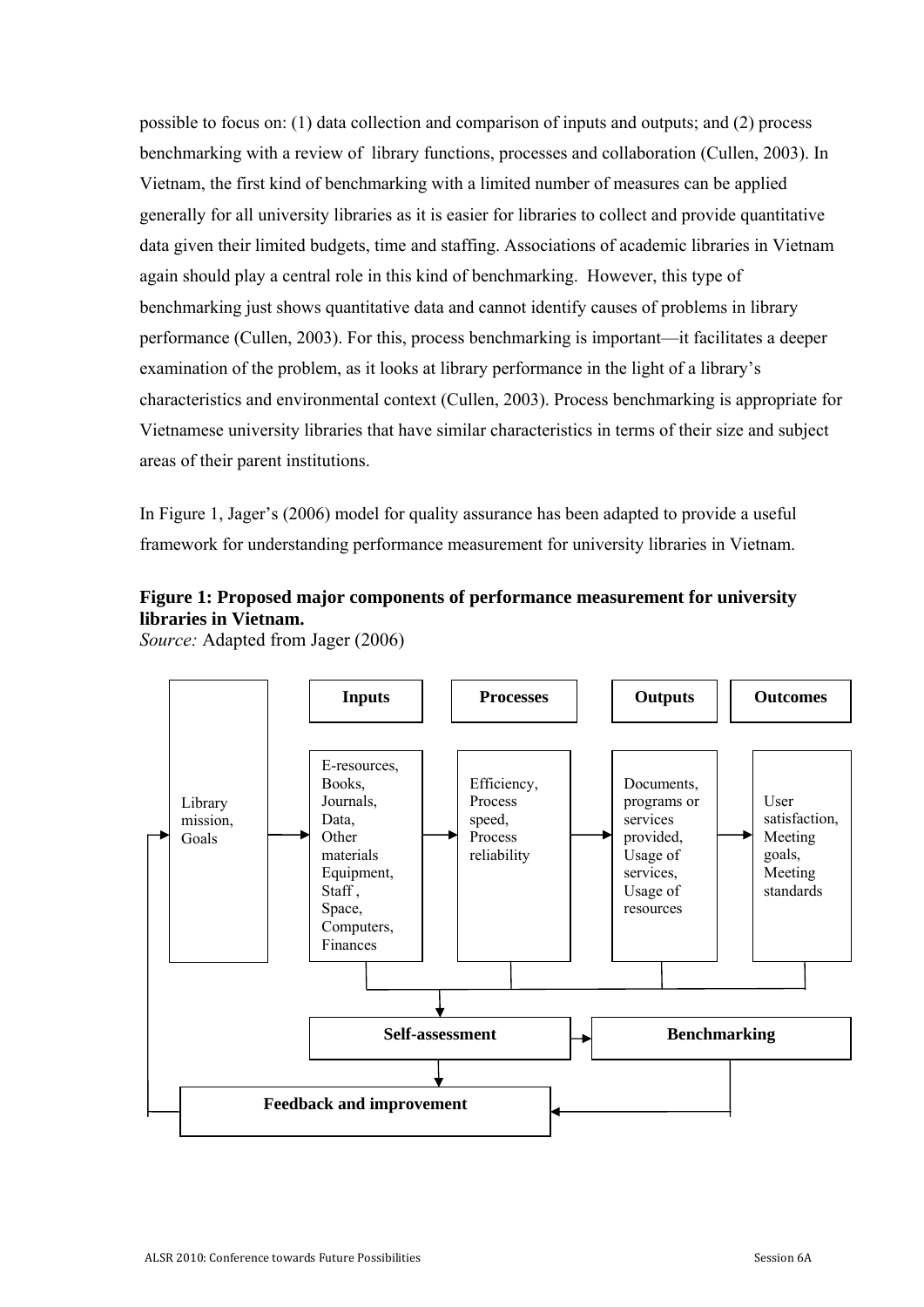As presented in Figure 1, each university library first needs to establish its mission and goals. Library performance measurement has four main stages—from inputs, processes and outputs, to outcomes. Input measures focus on quantitative data which relate to collections, facilities and resources. Processes measures evaluate library efficiency. Output measures look at the usage of resources and services. Outcome measures assess level of user satisfaction, proportion of achieved goals, and the degree to which a performance measurement standard is met. Self-assessment and benchmarking are the two main methods of performance measurement. Data collected from the evaluation will be distributed to library managers at different levels for the purpose of improving library service quality and performance. The results of the performance measurement process can be used for the purpose of management, improvement and setting higher level goals for the library.

#### **Conclusion**

As part of the push for higher education reform, Vietnamese university libraries are transforming into a new stage of development by focusing on user needs and satisfaction. Libraries must take into account their parent institutions, and stakeholders who are affected by their performance and quality of services. In the current environment, measuring library performance is essential. Although Vietnamese university libraries have made reasonable progress in the assessment of library operations, especially in terms of providing library statistics, performance management problems still exist. To overcome such difficulties, it is necessary to develop library measurement standards/guidelines; to approach performance measurement from multiple dimensions; and to apply a range of methods and tools as necessary. Collaboration between the leading organizations which have responsibility for the development of university libraries, and the deployment of systematic performance measurement, are essential, as is the development of a culture of assessment in which evaluation, feedback and improvement become a normal routine of library work.

## **Abbreviations:**

ISO: International Organization for Standardization HCMC: HoChiMinh City MOET: Ministry of Education and Training MCST: Ministry of Culture, Sports and Tourism VNU: Vietnam National University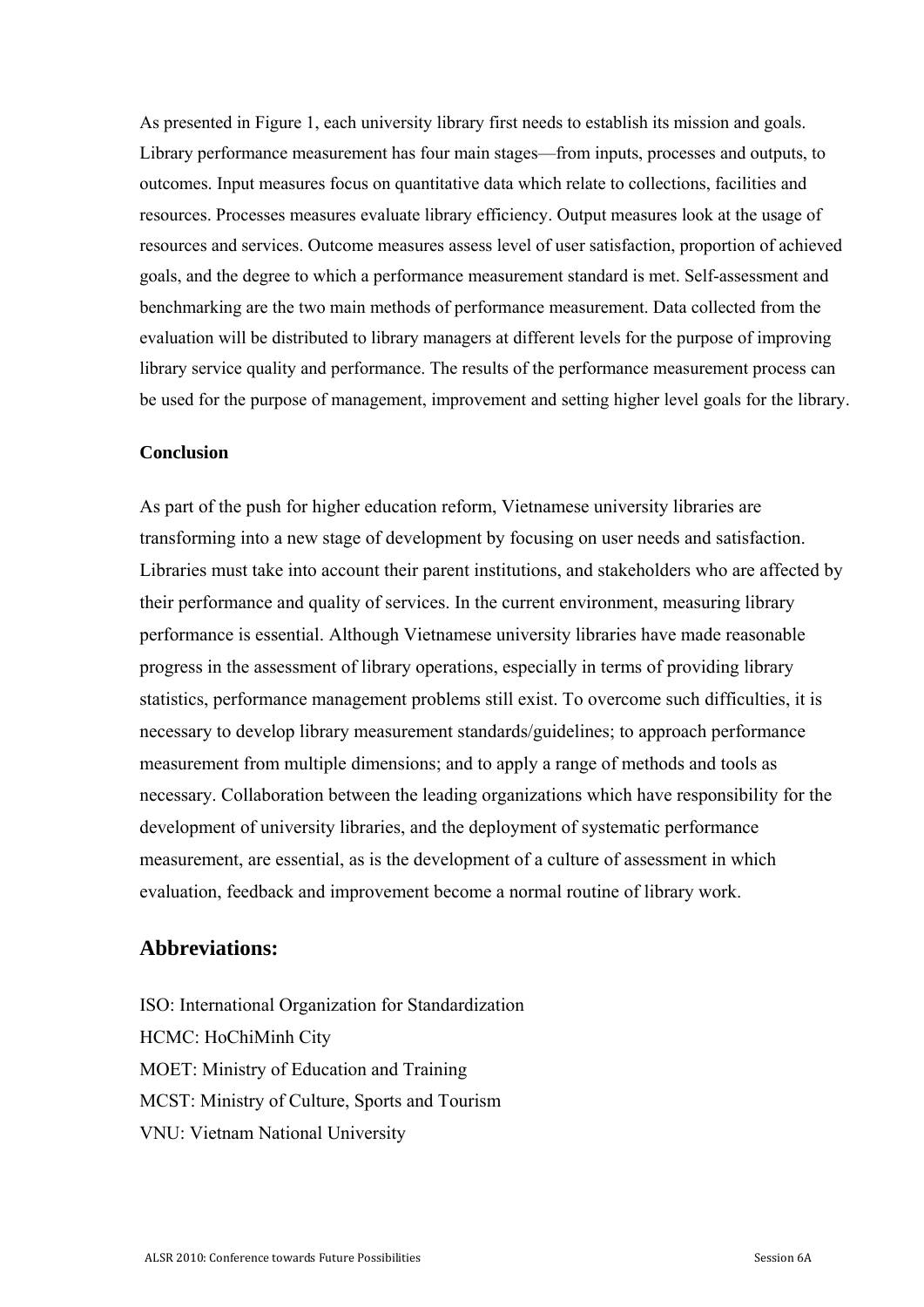## **References**

Baba, D.Z. & Shukor, R.A., (2003), "Performance indicators for national libraries in Asia/Oceania: Preliminary proposals based on a survey of Asia/Oceania libraries". *World Library and Information Congress: 69th IFLA General Conference and Council,* Berlin.

Baker, R.L., (2002), "Evaluating quality and effectiveness: Regional accreditation principles and practices". *The Journal for Academic Librarianship,* Vol.28 No.1**,** pp. 3-7.

Booth, A., (2006), "Counting what counts: Performance measurement and evidence-based practice". *Performance Measurement and Metrics,* Vol.7 No.2**,** pp. 63-74.

Broady-Preston, J. & Preston, H., (1999), "Demonstrating quality in academic libraries". *New Library World,* Vol.100 No.1148**,** pp. 124-129.

Calvert, P.J., (2008), *Assessing the effectiveness and quality of libraries.* Wellington, New Zealand, Victoria University of Wellington.

Cameron, K.S., (1978), "Measuring organizational effectiveness in institutions of higher education". *Administrative Science Quarterly,* Vol.2 December**,** pp. 604-629.

Cameron, K.S., (1981), "Domains of organizational effectiveness in colleges and universities". *Academy of Management Journal,* Vol.24 March**,** pp. 25-47.

Cronin, B., (1982), "Performance measures and information management". *Aslib Proceedings,* Vol.34 No.5**,** pp. 227-236.

Cullen, R., (2003), "Benchmarking: Overview and context". *World Library and Information Congress: 69th IFLA General Conference and Council,* Berlin.

Goodall, D.L., (1988), "Performance measurement: A historical perspective". *Journal of Librarianship and Information Science,* Vol.20 No.2**,** pp. 128-144.

Huynh, T.T.T., (2008), Tiêu chí thống kê và đánh giá hoạt động của Trung tâm Học liệu Trường Đại học Cần Thơ [Statistical criteria and performance evaluation at the Learning Resource Centre at CanTho University]. *Xây dựng các tiêu chí đánh giá hoạt động và hiệu quả của thư viện đối với xã hội [Building criteria to evaluate library performance and impacts to society],* Hanoi.

ISO, (2003), *Information and documentation. Library performance indicators* [Information et documentation — Indicateurs de performance des bibliothèques]. *International Standard ISO 11620:2008.* [Geneva, Switzerland], International Organization for Standardization.

Jager, K., (2006), "Towards establishing an integrated system of quality assurance in South African higher education libraries". *World library and information congress: 72nd general conference and council,* Korea.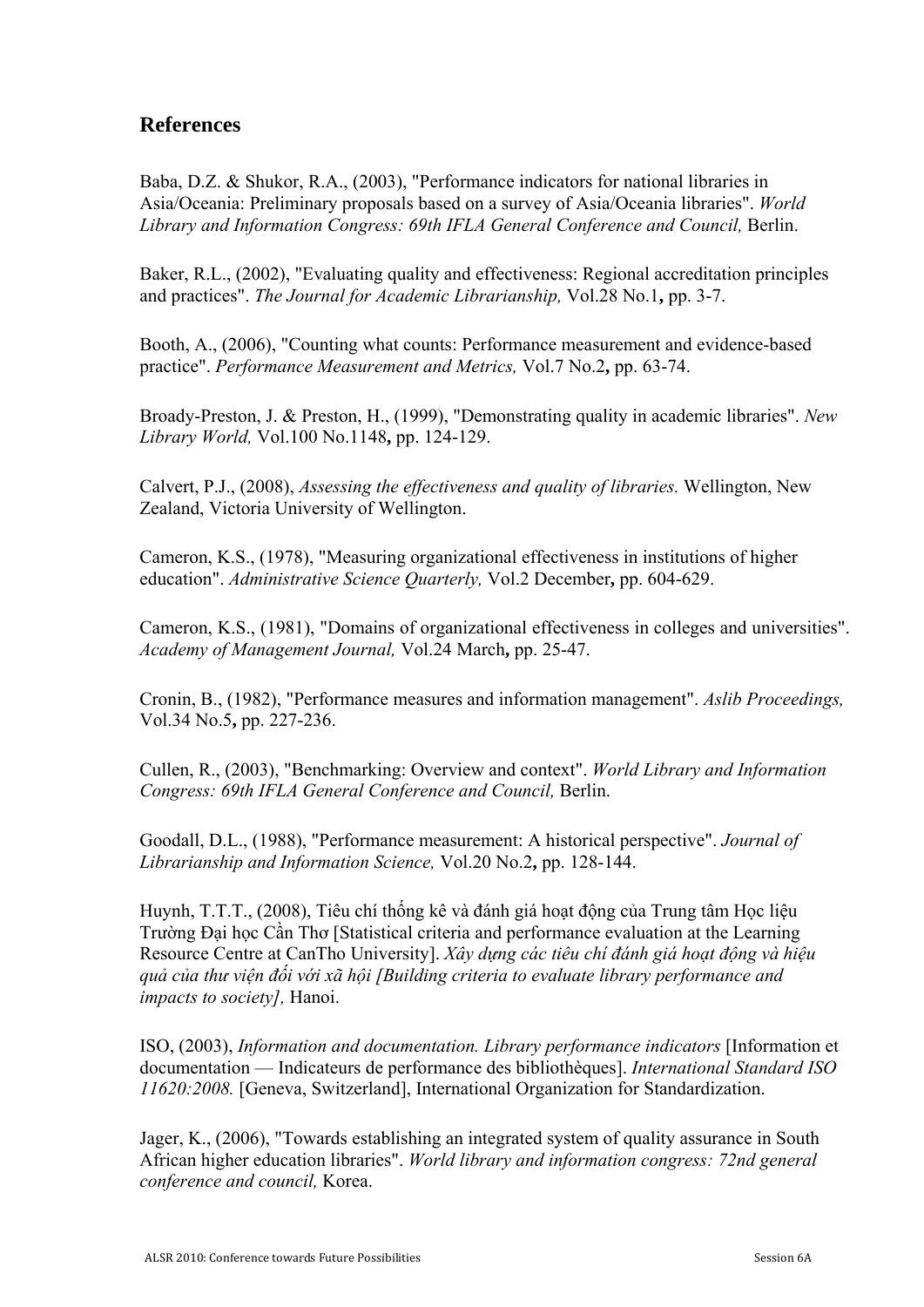Kebede, G., (1999), "Performance evaluation in library and information systems of developing countries: A study of the literature". *Libri,* Vol.49, pp. 106-119.

Lakos, A. & Phipps, S., (2004), "Creating a culture of assessment: A catalyst for organizational change". *Portal: Libraries and the Academy,* Vol.4 No.3**,** pp. 345-361.

Lam, V.T., (1998), "Library development in Vietnam: Urgent need for standardization". *International Conference on New Information Technology,* Hanoi.

Nguyen, H., (2008), "Hội thảo "Xây dựng các tiêu chí đánh giá hiệu quả và tác động của thư viện đối với xã hội" [Conference: Development of criteria to evaluate library influences in a society]", available at: http://vst.vista.gov.vn/home/database/an\_pham\_dien\_tu/, (accessed 20 February, 2008).

Nguyen, H., Trần, M. & Mai, H., (2004), "Một số giải pháp thúc đẩy hoạt động thông tin thư viện đại học [Several solutions to improve information services in university libraries]". *Tạp chí Thông tin & Tư liêu [Journal of Information & Documentation],*  $\hat{a}$  o.1, pp. 2-6.

 $\dot{\hat{a}}$  guyen, H.C., (2008), Đề xuất giải pháp thúc đẩy hoạt động thư viện đại học Việt  $\dot{\hat{a}}$  am [Recommended solutions to develop university libraries in Vietnam]. *Xây dựng thư viện hiện*  đại, góp phần nâng cao chất lượng đào tạo trong các trường đại học ở Việt Nam hiện nay *[Building modern libraries to increase quality of education and training in universities in Vietnam],* Danang.

 $\hat{\mathring{a}}$  guyen, T.T.M., (2008), Một số tiêu chí của nhà nước đang áp dụng để đánh giá hoạt động thư viện ở Việt  $\hat{a}$  am  $\hat{a}$  ational performance indicators for evaluating library in Vietnam]. *Xây* dưng các tiêu chí đánh giá hoat đông và hiệu quả của thư viên đối với xã hôi [Developming *criteria for evaluation of library performance and impacts to society],* Hanoi.

 $\hat{a}$  guyen, V.H., (2007), "Kiểm định chất lượng đào tạo đại học: Thời cơ và thách thức đối với các thư viện đại học Việt  $\hat{a}$  am [Accreditation of higher education quality: Opportunities and threats for Vietnamese academic libraries]". *Tạp chí Thông tin & Tư liệu [Journal of Information & Documentation]*,  $\hat{a}$  o.1, pp. 15-19.

 $\hat{a}$  uut, A., (2006), "Evaluation of library performance: Current developments in Estonia". *6th Northumbria International Conference on Performance Measurement in Libraries and Information Services,* Durham, UK.

 $\hat{\mathbf{a}}$  uut, A., Lepik, A. & Liivamagi, T., (2001), "Developing performance measurement and quality evaluation in Estonian research libraries: Survey of current situation". *4th Northumbria International Conference on Performance Measurement in Libraries and Information Services*  $\acute{a}$  ewcastle, UK.

Poll, R., (1996), *Measuring quality: International guidelines for performance measurement in academic libraries, Munchen;*  $\hat{a}$  *ew Providence; London; Paris, Saur.*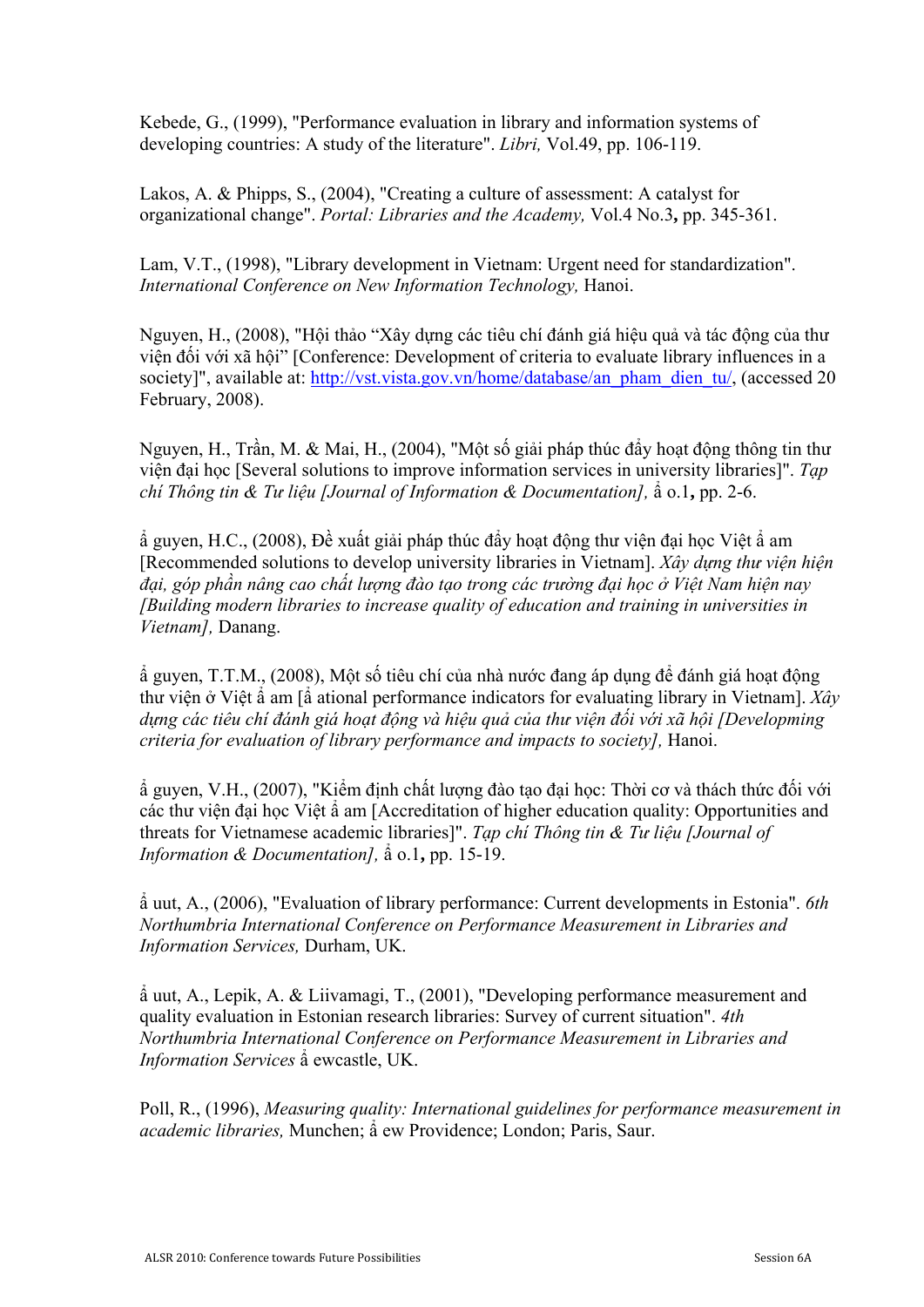Poll, R., (2006), "Standardized measures in the changing information environment". *Performance Measurement and Metrics, Vol.7*  $\hat{a}$  o.3, pp. 127-141.

Pritchard, S.M., (1996), "Determining quality in academic libraries: Perspectives on quality in libraries". *Library Trends*, Vol.44  $\hat{a}$  o.3, pp. 572-594.

Reitz, J.M., (2007), *Online dictionary for Library and Information Science,* available at: http://lu.com/odlis, (accessed 20 December, 2009).

Robinson, M., (2006), "Learning resource centres in Vietnam: A case study in collaborative development". *The 13th Congress of Southeast Asian Librarians (CONSAL) General Conference,* Manila, Philippines.

Slizyte, A. & Bakanauskiene, I., (2007), "Designing performance measurement system in organization". *Organizacijø Vadyba: Sisteminiai Tyrimai,* Vol.43, pp.135-149.

Vietnam. MCST, (2008a), Ouy chế mẫu về tổ chức và hoạt động thư viện trường đại học *[Regulations of organization and operation of university libraries],* Hanoi, MCST.

Vietnam, MCST, (2008b), Thông báo kết quả Hội nghị thư viên các trường đại học, cao đẳng *lần thứ nhất [An anouncement of the first meeting of academic libraries],* Hanoi, MCST.

Vietnam. MOET, (2004a), *Chỉ thị số 25/2004/CT-BGD&ĐT [Decision No 25/2004/CT-BGD&ĐT],* Hanoi, MOET.

Vietnam. MOET, (2004b), Ouy đinh tam thời về kiểm đinh chất lượng trường đại học [The *provisional regulations on accreditation of higher education institutions]*, Ha $\AA$  oi, MOET.

Vietnam. MOET, (2007a), "Giáo dục cao đẳng và đại học - Higher Education", available at: http://edu.net.vn/thongke/dhcd.htm, (accessed 5 August, 2009).

Vietnam. MOET, (2007b), *Quy định về tiêu chuẩn đánh giá chất lượng trường đại học [Regulations of standards for educational assessment of universities],* Hanoi, MOET.

Vietnam. MOET, (2007c), *Tự đánh giá trong kiểm định chất lượng giáo dục đại học [Selfassessment in quality accreditation of higher education*], Hanoi, MOET.

Vietnam. MOET, (2008), "Số liệu thống kê giáo dục đào tạo năm học 2007 - 2008 [Statistics of education and trainning 2007-2008]", available at: http://www.moet.edu.vn/?page=11.10&type=&view=930, (accessed 20 December, 2009).

Vietnam. ẩ ational University in HCMC, (2009), "Quy chế về tổ chức và hoạt động của Hệ thống Thư viện Đại học Quốc Gia Thành phố Hồ Chí Minh [Regulations of organization and operation of Vietnamese  $\dot{a}$  ational University HoChiMinh City Libraries]", available at: http://www.vnulib.edu.vn, (accessed 24 December, 2009).